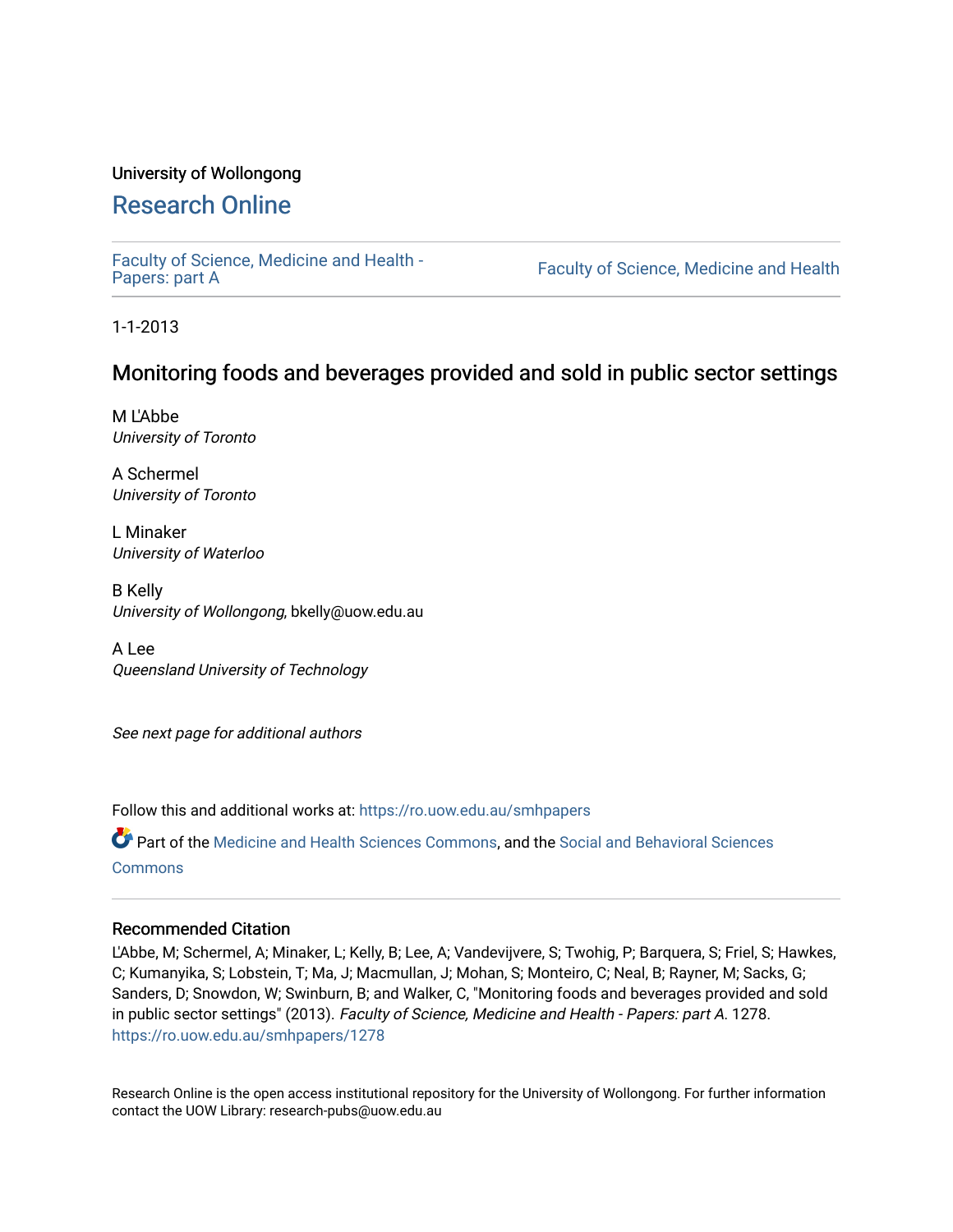# Monitoring foods and beverages provided and sold in public sector settings

# **Abstract**

This paper outlines a step-wise framework for monitoring foods and beverages provided or sold in publicly funded institutions. The focus is on foods in schools, but the framework can also be applied to foods provided or sold in other publicly funded institutions. Data collection and evaluation within this monitoring framework will consist of two components. In component I, information on existing food or nutrition policies and/or programmes within settings would be compiled. Currently, nutrition standards and voluntary guidelines associated with such policies/programmes vary widely globally. This paper, which provides a comprehensive review of such standards and guidelines, will facilitate institutional learnings for those jurisdictions that have not yet established them or are undergoing review of existing ones. In component II, the quality of foods provided or sold in public sector settings is evaluated relative to existing national or sub-national nutrition standards or voluntary guidelines. Where there are no (or only poor) standards or guidelines available, the nutritional quality of foods can be evaluated relative to standards of a similar jurisdiction or other appropriate standards. Measurement indicators are proposed (within 'minimal', 'expanded' and 'optimal' approaches) that can be used to monitor progress over time in meeting policy objectives, and facilitate comparisons between countries.

# Keywords

settings, provided, beverages, sold, public, foods, sector, monitoring

# **Disciplines**

Medicine and Health Sciences | Social and Behavioral Sciences

## Publication Details

L'Abbe, M., Schermel, A., Minaker, L., Kelly, B., Lee, A., Vandevijvere, S., Twohig, P., Barquera, S., Friel, S., Hawkes, C., Kumanyika, S., Lobstein, T., Ma, J., Macmullan, J., Mohan, S., Monteiro, C., Neal, B., Rayner, M., Sacks, G., Sanders, D., Snowdon, W., Swinburn, B. & Walker, C. 2013, 'Monitoring foods and beverages provided and sold in public sector settings', Obesity Reviews, vol. 14, no. Suppl. S1, pp. 96-107.

## Authors

M L'Abbe, A Schermel, L Minaker, B Kelly, A Lee, S Vandevijvere, P Twohig, S Barquera, S Friel, C Hawkes, S Kumanyika, T Lobstein, J Ma, J Macmullan, S Mohan, C Monteiro, B Neal, M Rayner, G Sacks, D Sanders, W Snowdon, B Swinburn, and C Walker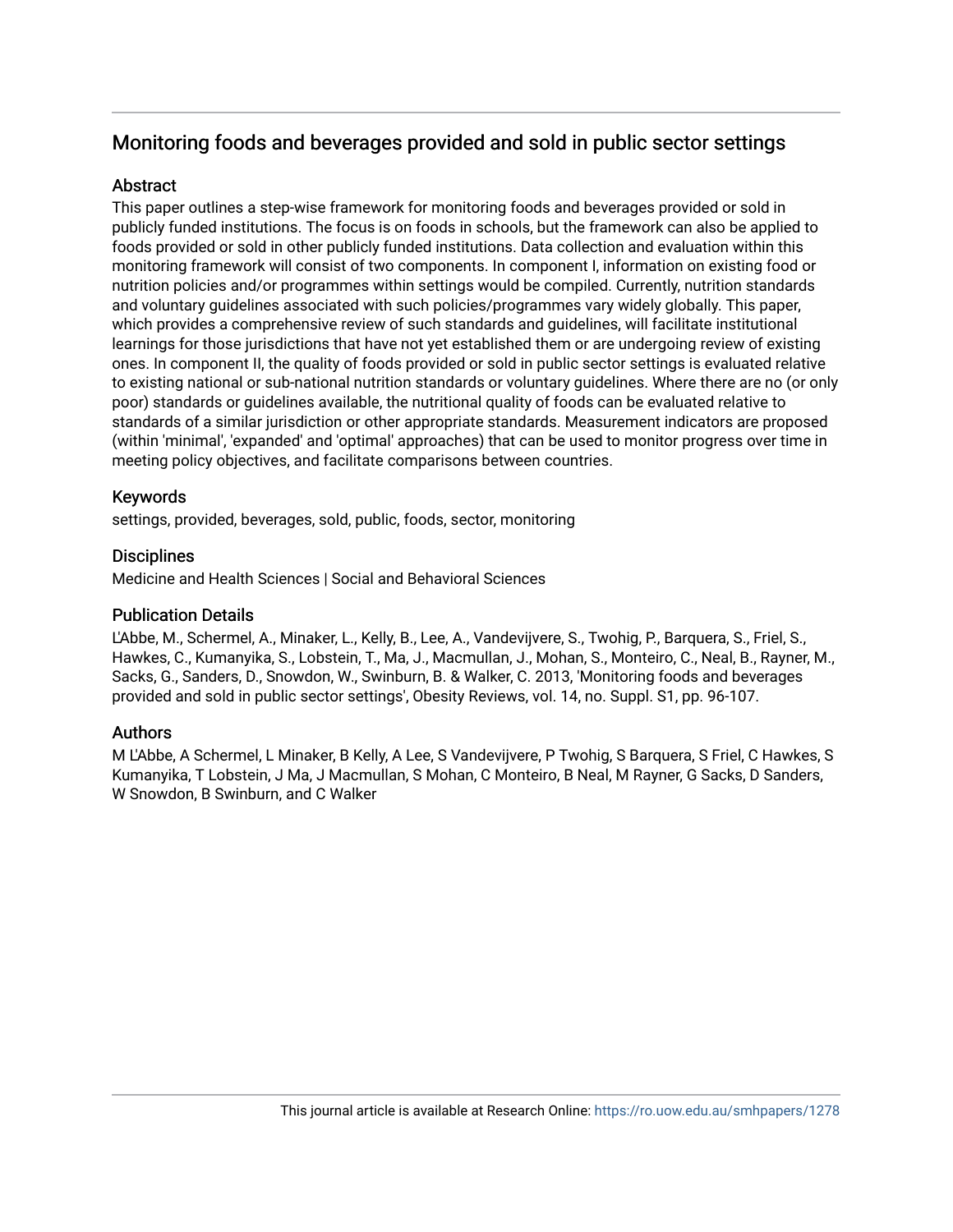## **Review**

# **Monitoring foods and beverages provided and sold in public sector settings**

M. L'Abbé<sup>1\*</sup>, A. Schermel<sup>1\*</sup>, L. Minaker<sup>2\*</sup>, B. Kelly<sup>3\*</sup>, A. Lee<sup>4\*</sup>, S. Vandevijvere<sup>5\*</sup>, P. Twohig<sup>6\*</sup>, S. Barquera<sup>7</sup>, S. Friel<sup>8</sup>, C. Hawkes<sup>9</sup>, S. Kumanyika<sup>10</sup>, T. Lobstein<sup>11,12</sup>, J. Ma<sup>13</sup>, J. Macmullan<sup>14</sup>, S. Mohan<sup>15</sup>, C. Monteiro<sup>16</sup>, B. Neal<sup>17</sup>, M. Rayner<sup>18</sup>, G. Sacks<sup>19</sup>, D. Sanders<sup>20</sup>, W. Snowdon<sup>19,21</sup>, B. Swinburn<sup>5,19</sup> and C. Walker<sup>22</sup> for INFORMAS<sup>†</sup>

1Department of Nutritional Sciences, University of Toronto, Toronto, Canada; 2Propel Centre for Population Health Impact, University of Waterloo, Waterloo, Canada; 3School of Health and Society, University of Wollongong, Wollongong, New South Wales, Australia; 4School of Public Health and Social Work and School of Exercise and Nutrition Sciences, Queensland University of Technology, Brisbane, Australia; <sup>5</sup>School of Population Health, University of Auckland, Auckland, New Zealand; 6Libin Cardiovascular Institute of Alberta, University of Calgary, Calgary, Canada; 7National Institute of Public Health, Mexico City, Mexico; <sup>8</sup>National Centre for Epidemiology and Public Health, Australian National University, Canberra, Australia; 9World Cancer Research Fund International, London, UK; <sup>10</sup>Perelman School of Medicine, University of Pennsylvania, Philadelphia, PA, USA; 11International Association for the Study of Obesity, London, UK; 12Public Health Advocacy Institute of Western Australia, Curtin University, Perth, Australia; <sup>13</sup>Chinese Center for Disease Control and Prevention (CCDC), Beijing, China; 14Consumers International, London, UK; 15Public Health Foundation of India, New Delhi, India; <sup>16</sup>School of Public Health, University of São Paulo, São Paulo, Brazil; 17The George Institute for Global Health, University of Sydney, Sydney, Australia; 18British Heart Foundation Health Promotion Research Group, University of Oxford, Oxford, UK; 19WHO Collaborating Centre for Obesity Prevention, Deakin University, Melbourne, Victoria, Australia; 20School of Public Health, University of the Western Cape, Cape Town, South Africa; 21Pacific Research Centre for the Prevention of Obesity and Non-communicable Diseases (C-POND), Suva, Fiji; <sup>22</sup>Global Alliance for Improved Nutrition (GAIN), Geneva, Switzerland

#### **Summary**

This paper outlines a step-wise framework for monitoring foods and beverages provided or sold in publicly funded institutions. The focus is on foods in schools, but the framework can also be applied to foods provided or sold in other publicly funded institutions. Data collection and evaluation within this monitoring framework will consist of two components. In component I, information on existing food or nutrition policies and/or programmes within settings would be compiled. Currently, nutrition standards and voluntary guidelines associated with such policies/programmes vary widely globally. This paper, which provides a comprehensive review of such standards and guidelines, will facilitate institutional learnings for those jurisdictions that have not yet established them or are undergoing review of existing ones. In component II, the quality of foods provided or sold in public sector settings is evaluated relative to existing national or sub-national nutrition standards or voluntary guidelines. Where there are no (or only poor) standards or guidelines available, the nutritional quality of foods can be evaluated relative to standards of a similar jurisdiction or other appropriate standards. Measurement indicators are proposed (within 'minimal', 'expanded' and 'optimal' approaches) that can be used to monitor progress over time in meeting policy objectives, and facilitate comparisons between countries.

**Keywords:** Food provision, INFORMAS, public settings, schools.

**obesity** reviews (2013) **14** (Suppl. 1), 96–107

Address for correspondence: M L'Abbé, Department of Nutritional Sciences, Faculty of Medicine, University of Toronto, FitzGerald Building, 150 College Street, Rm 315, Toronto, ON, Canada M5S 3E2. E-mail: mary.labbe@utoronto.ca

\*Members of the writing group for this manuscript, listed in order of their contribution to the writing of the manuscript. †INFORMAS is the International Network for Food and Obesity/non-communicable diseases Research, Monitoring and Action Support. All authors who are not members of the writing group are listed in alphabetical order, and contributed to discussion of the key concepts and issues raised in this manuscript as part of the first formal meeting of INFORMAS from 19 to 23 November 2012.

**96** © 2013 The Authors. **Obesity** Reviews published by John Wiley & Sons Ltd on behalf of the International Association for the Study of Obesity.

This is an open access article under the terms of the Creative Commons Attribution-NonCommercial License, which permits use, distribution and reproduction in any medium, provided the original work is properly cited and is not used for commercial purposes.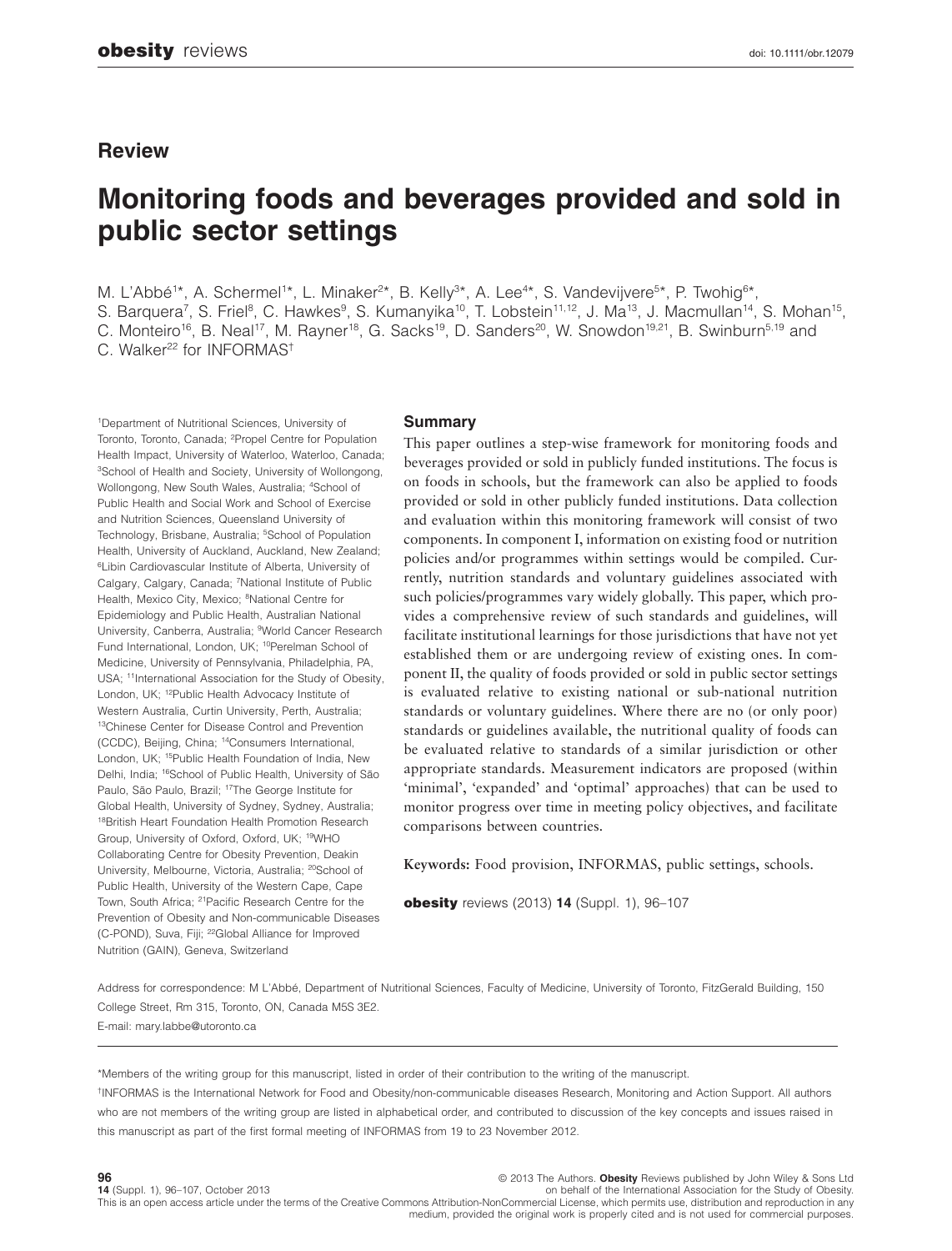#### **Background**

Nutrition policies/programmes in public sector settings are important for making healthy foods more available, and they provide a way of standardizing the nutritional quality of foods offered across a jurisdiction. For the purposes of this paper, a policy is a guiding principle (or set of principles) used to meet objectives and set direction. A policy is usually established by government, government organizations or non-government organizations (NGOs), while a programme is a set of efforts or tools (e.g. specific standards or guidelines) used to address the policy and its objectives, and can be managed by diverse groups, often at the community or local level. Many public sector settings have no nutrition policies or programmes in place, and little information on the nutritional quality of foods in these settings has been collected. For those jurisdictions that have existing nutrition policies/programmes, few have evaluated available foods in relation to these. Internationally, schools seem to be the public sector setting where most efforts to implement, monitor and evaluate nutrition policies/ programmes have taken place. In addition, schools have been identified as fundamental settings for establishing healthy eating patterns (1). Monitoring of other public sector settings, such as hospitals, has been conducted mainly by independent researchers (2,3) who operationalize nutrition policies differently, or have compared foods available in other settings (e.g. hospitals) to nutrition guidelines for schools (4,5).

Ideally, the nutritional quality of foods should be measured against nutrition standards (the national or subnational set of mandatory requirements that must be met) or guidelines (similar to standards but voluntary in their application) that are established to meet the policy objectives of the particular jurisdiction. For example, nutrients of public health concern vary by country. In low- and middle-income countries (LMICs), the policy goal may be to ameliorate micronutrient deficiencies (e.g. iron, vitamin A, zinc, iodine and folate (6)); thus, feeding programmes may be designed to meet such a policy goal, which, in turn, may be implemented by guidelines or standards mainly focused on micronutrients. In high-income countries, reducing sodium or fat intake may be a priority (7), and in high latitude countries, a high prevalence of vitamin D deficiency (8) may increase political will for public sector nutrition policies/programmes. Additionally, globally, a number of key nutrients of public health concern have been identified (9,10), which may warrant broadening of current programmes to meet these identified goals; details of which are discussed in the following section.

The International Network for Food and Obesity/noncommunicable disease Research, Monitoring and Action Support (INFORMAS) is a global network of publicinterest NGOs and researchers that aims to monitor, benchmark, and support public and private sector actions to create healthy food environments and reduce obesity, non-communicable diseases and their related inequalities (11). This paper introduces the food provision module of INFORMAS that seeks to answer the research question, 'What is the nutritional quality of foods and nonalcoholic beverages provided in different settings (e.g. school, hospitals, workplaces)?'. This paper focuses on monitoring food environments and nutrition policies and programmes in public sector settings, using schools as an example of one such setting. The application of the proposed monitoring framework to other public sector settings is also discussed.

In this paper, school food environments are examined in terms of both provided foods and sold foods (e.g. those available in vending machines, foods sold in cafeterias or school canteens). There are many important research areas implicated by school food environments and nutrition policies/programmes that are beyond the scope of this paper, including implications for food systems (including potential support of local food systems) (12) and associated environmental impacts and economic development (13), school gardens (14,15), boarding schools, school kitchen facilities, and availability of home economic classes and local food environments surrounding schools (16,17). Retail food environments around schools, and the nature and extent of exposure to food and non-alcoholic beverage promotions in schools are addressed in two other papers in this supplement (18,19).

The objective of this paper is to propose a global framework for monitoring foods and beverages provided or sold in public sector settings that can be used to compare and evaluate the nutritional quality of the foods, compared with specific policies/programmes within and across jurisdictions and over time, in a consistent fashion. To accomplish this objective, we firstly reviewed examples of studies across a variety of jurisdictions that have monitored the nutritional quality of school foods in relation to school nutrition standards in order to document some of the lessons learnt. Details of this review are provided in the Supporting Information. We then developed a stepwise framework for monitoring the foods and beverages provided or sold in publicly funded institutions, including details for data collection and evaluation. This included proposed measurement indicators that can be used to assess progress in meeting the nutrition standards (or voluntary guidelines, if applicable).

Existing guides for monitoring school foods are presented in Table 1. Key findings from the guides are synthesized to provide a comprehensive monitoring framework that can also be adapted for use in public sector settings more broadly.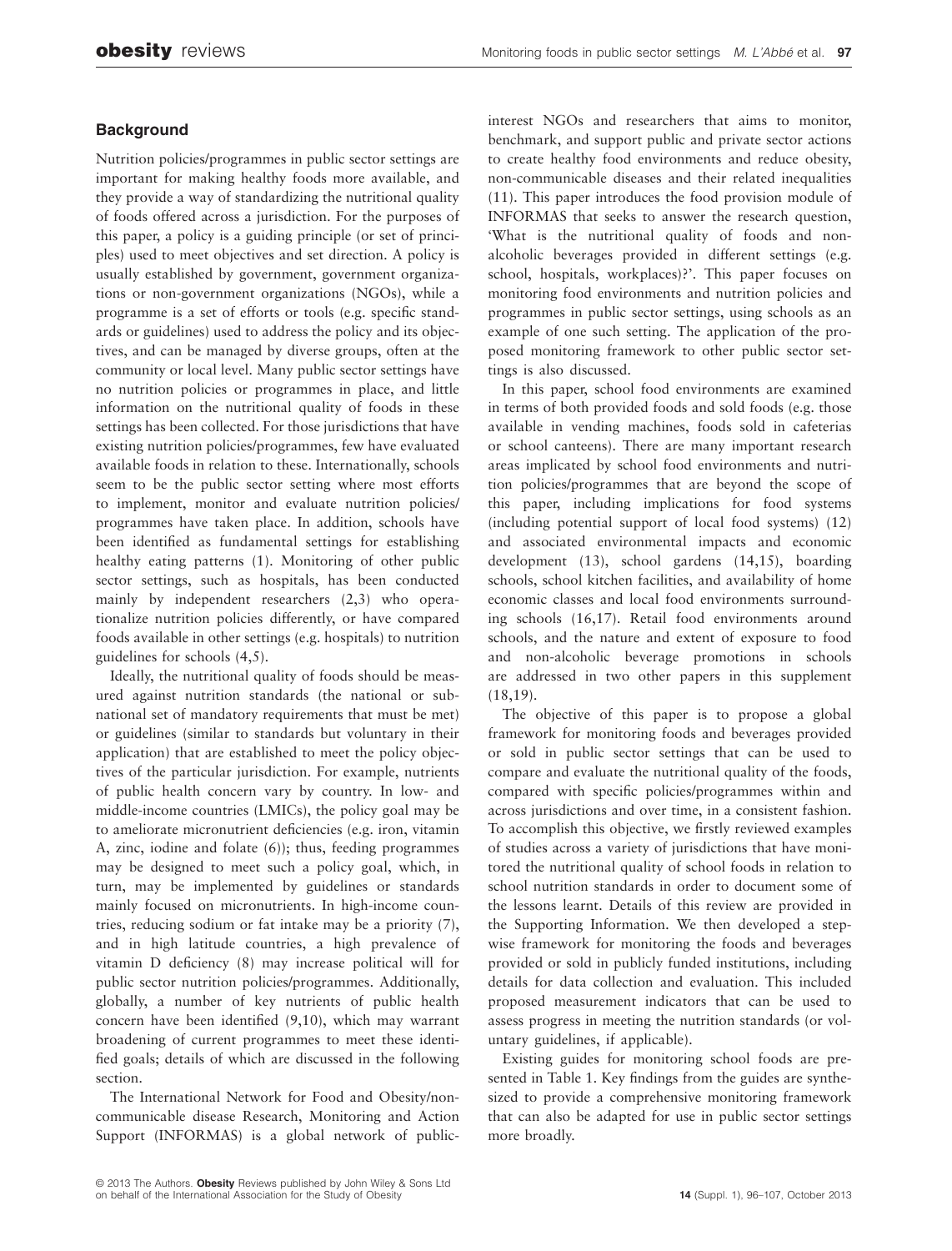| Jurisdiction         | Guide                                                                                                                                                                                                                                                                          | Description                                                                                                                                                                                                                                                                                                                                                              | Location online                                                                                                                        |
|----------------------|--------------------------------------------------------------------------------------------------------------------------------------------------------------------------------------------------------------------------------------------------------------------------------|--------------------------------------------------------------------------------------------------------------------------------------------------------------------------------------------------------------------------------------------------------------------------------------------------------------------------------------------------------------------------|----------------------------------------------------------------------------------------------------------------------------------------|
| Global               | framework to monitor and evaluate implementation<br>The World Health Organization's (WHO's) Global<br>strategy on diet, physical activity and health: a<br>$(2008)$ $(33)$                                                                                                     | promoting a healthy diet (p. 8) and specifically identifies<br>implementing monitoring and evaluation of any activity<br>key indicators to consider for the monitoring of school<br>This report recommends five steps to be taken when<br>foods (p. 19)                                                                                                                  | http://www.who.int/dietphysicalactivity/M&E-ENG-09.pdf                                                                                 |
| Canada               | partnership<br>Web-based Healthy School Planner, developed by<br>the Joint Consortium for School Health in<br>with the University of Waterloo                                                                                                                                  | planner does not provide a quantitative assessment of<br>schools that addresses healthy eating. Note that this<br>compliance with a nutrition policy. However, this tool<br>may be useful to jurisdictions where a quantitative<br>The planner includes a self-evaluation function by<br>assessment is deemed onerous and unfeasible.                                    | http://www.healthyschoolplanner.uwaterloo.ca/                                                                                          |
| United Kingdom       | Audits and Inspections Toolkit. School Food Trust<br>$(2011)$ .                                                                                                                                                                                                                | food-based and nutrient-based standards against the<br>This toolkit can be used to help schools and caterers<br>evaluate available evidence of compliance with the<br>recommended minimum evidence                                                                                                                                                                       | http://www.childrensfoodtrust.org.uk/the-standards/<br>nutrient-based/guides-and-reports/guide-to-the<br>-nutrient-based-standards     |
| Australia            | National Healthy School Canteens Evaluation Toolkit.<br>Australian Government, Department of Health and<br>Ageing (2010) (28)                                                                                                                                                  | research protocol on pp. 11-20. Note that the evaluation<br>is based on reported compliance by Canteen Managers<br>rather than actual compliance assessed by a third party.<br>See the evaluation framework on pp. 7-8 and the                                                                                                                                           | content/E957A2FD2F25C36BCA2574830007BAF2/\$File/<br>http://www.health.gov.au/internet/main/publishing.nsf/<br>Evaluation%20Toolkit.pdf |
| <b>United States</b> | Nutrition Services (2012) SP34-2012: Child Nutrition<br>Statement<br>U.S. Department of Agriculture (USDA) Food and<br>Reauthorization 2010: Certification of Compliance<br>with New Meal Patterns - Certification Tools,<br>Specifications, and Prototype Attestation<br>(27) | SP34-2012 provides FNS-developed Certification Tools,<br>Certification of Compliance with Meal Requirements for<br>each of which includes a Menu Worksheet Module and<br>the National School Lunch Programme under the<br>This website provides information to support the<br>Healthy, Hunger-Free Kids Act of 2010. Section<br>a Simplified Nutrient Assessment Module. | http://www.fns.usda.gov/cnd/Governance/Legislation/<br>nutritionstandards.htm                                                          |
| United States        | Foods in Schools: Leading the Way Toward Healthier<br>Implementation of School Standards: Evaluating<br>Progress and Impact. In Nutrition Standards for<br>Committee on Nutrition Standards for Foods in<br>Schools (2007). Chapter 6 Next Steps:<br>Youth (pp. 141-150) (54)  | evaluation plan is beyond the scope of this committee,<br>benchmarks on which such a plan can be developed.'<br>While proposing a complete implementation and<br>this chapter provides a framework and a set of<br>(p. 141)                                                                                                                                              | http://www.nap.edu/openbook.php?record_id=11899<br>&page=103                                                                           |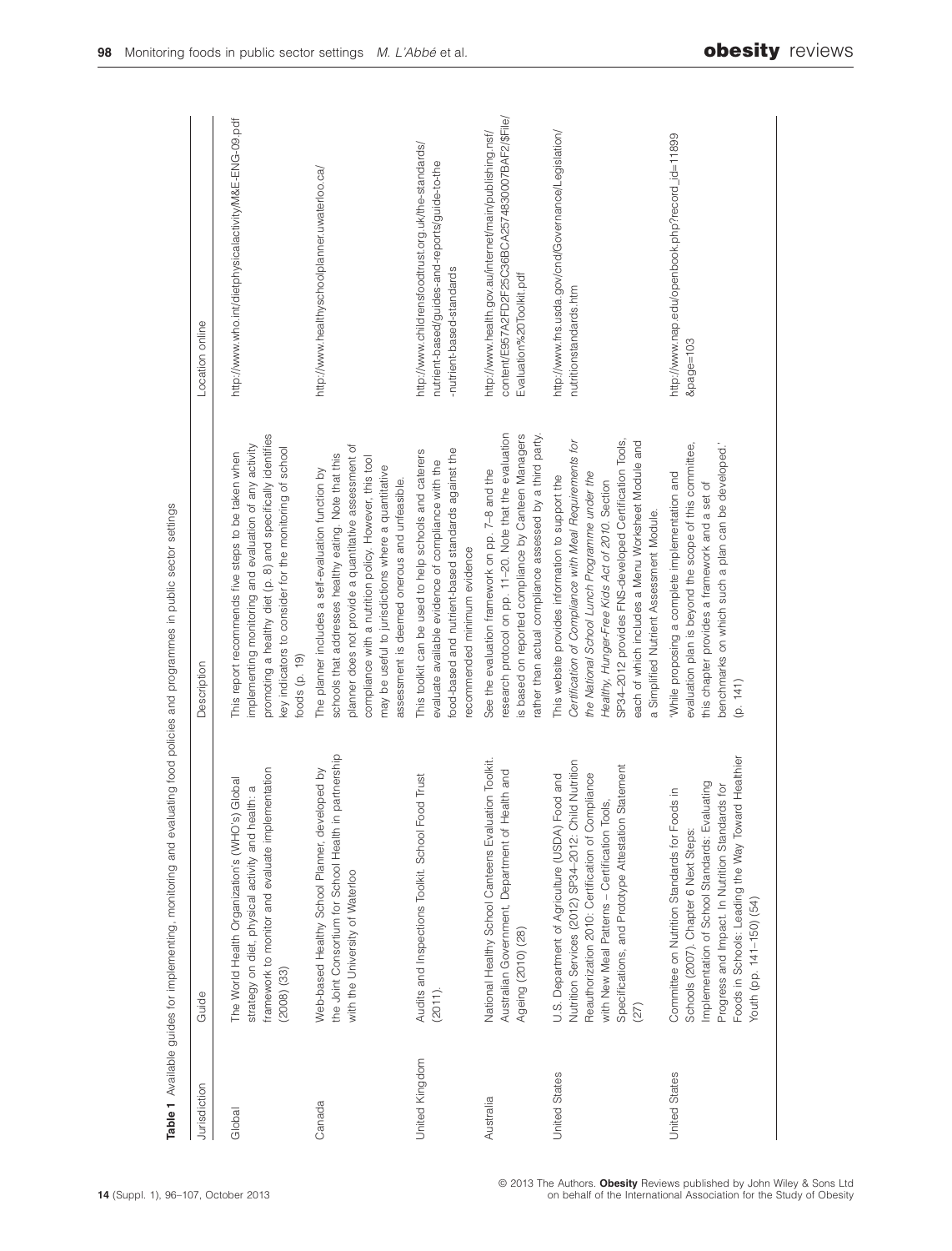#### Nutrition standards for schools

The extent to which students eat meals provided at school varies between countries, from the majority of students eating meals brought from home to up to 90% eating meals provided by canteen-style services in the school (20). In addition to the provision of school meals (low or no cost meals provided by the school), students may also purchase foods and beverages from vending machines, and from school stores/canteens (21). Given their many opportunities for selling or providing foods, and the central role that schools play in children's development, changing the school food environment has been proposed as an effective approach to reducing obesity in children and youth (9).

To facilitate change, a number of key documents have called for nutrition standards in schools. In the 2004 World Health Organization (WHO) *Global Strategy on Diet, Physical Activity and Health*, governments were 'encouraged to adopt policies that support healthy diets at school and limit the availability of products high in salt, sugar and fats' (9). Agencies such as the WHO (9), the Center for Disease Control and Prevention (22), the Institute of Medicine (IOM) (23) and the WHO EU (24) have also recommended that nutrition standards be developed for all foods provided or sold in schools. Schools fulfilling certain criteria can be certified as Nutrition Friendly Schools under the Nutrition Friendly Schools Initiative of the WHO (25). This initiative is a whole of school approach that calls for healthy diet and eating practices, although it does not articulate specific standards related to the nutritional quality of foods. To date, 16 countries have pilot tested this initiative (25).

Nutrition standards determine the types of foods available in schools. In recent years, a number of policies and/or programmes regarding nutrition standards in schools have been developed and implemented by various levels of government around the world. Such nutrition standards may be set by legislation at the national (as in the United Kingdom), state/provincial (as in Australia and Canada) or local level (as in New York City before federal standards were introduced), and may vary in their application (mandatory or voluntary implementation) and monitoring criteria (e.g. from no monitoring to performing random audits to detailed assessments) (see Supporting Information Table S1, Section B). The standards may also be applied in a variety of ways: e.g. just to meals/foods served to children or available for purchase or to the whole school food environment, including sponsorship, fundraising and the use of food as rewards. The standards may also be applied at the food procurement level by the education or health authority.

The nutrition standards themselves may also vary widely in how they are developed, e.g. by reference amount of products (e.g. per serving, per 100 g or per 100 kJ) and the basis for qualification of foods as healthful or unhealthful (e.g. the 'Choose Most, Choose Least' approach, or a graded approach such as 'Choose most, Choose Sometimes, Avoid,' or the food is either 'in' or 'out' depending on whether it meets the criteria) (see Supporting Information Table S1, Section C). The standards can also be of two different types: nutrient-based standards, which may vary by target nutrients (e.g. sodium, fat, saturated fat, dietary fibre, energy or essential nutrients), and food-based standards, which may vary in the food categories used (e.g. adherence to numbers of food guide servings or multiple food categories). For both types of standards, both processed foods and freshly prepared meals may be taken into consideration; however, for schools that provide mainly freshly prepared meals, it may be more feasible to use food-based standards alone. For example, it would be easier to determine the proportion of the meal that was whole grain or the number of vegetable or fruit servings (food-based) rather than performing a nutrient analysis (nutrient-based).

Information about available school nutrition policies and standards are collected in component I of the proposed framework (see Table 2 and Supporting Information Table S1) and will allow for the identification of international benchmarks or good practice exemplars. On their own, however, nutrition standards are not sufficient to ensure that healthy foods are provided in schools. The monitoring of adherence to the standards (component II) helps ensure they are properly implemented and achieve the desired policy objectives, and can also identify any unintended consequences (26). Such monitoring activities also contribute to accountability measures to stakeholders and government funders, and provide a basis for future actions, including the development of new or strengthened standards.

#### **Review of previous monitoring activities of school food standards**

There is a paucity of data examining the nutritional quality of foods provided and sold in schools, particularly in relation to established nutrition standards. Some nutrition standards have only been recently introduced or revised (e.g. the U.S. Department of Agriculture's Nutrition Standards for School Meals in 2012) (27), and therefore, it may be too early to evaluate the effects of these changes. Several jurisdictions, mainly developed countries, have evaluated foods provided in schools relative to their nutrition standards and are summarized in the Supporting Information (United Kingdom, France, Italy, Canada and the United States). These examples were selected as they provided a range of useful learnings (described below) that were used to establish the proposed monitoring framework. Although school nutrition standards exist in other countries, very little monitoring has been performed on a national level, or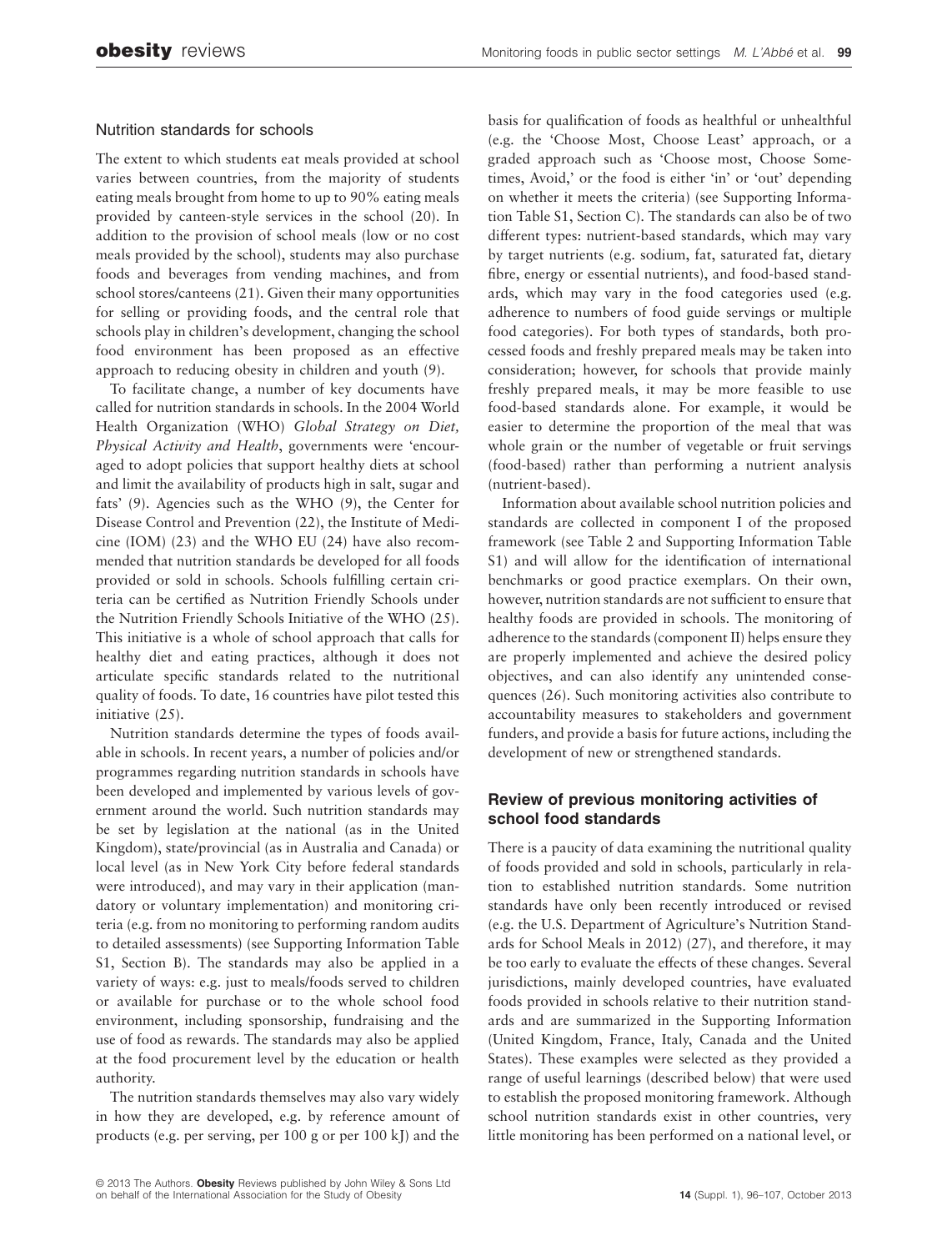#### **Table 2** Monitoring methods

| Component I: Policy and programme assessment and analysis (data collection detailed in Supporting Information Table S1, Sections A–E) |
|---------------------------------------------------------------------------------------------------------------------------------------|
|---------------------------------------------------------------------------------------------------------------------------------------|

Search for information (including contact with policymakers) on nutrition policies/programmes and nutrition standards or guidelines associated with the policies/programme in public sector settings

Literature search, key informants, government or organization responsible for development of nutrition programme (e.g. Ministry of Health or Ministry of Education)

Component II: Monitoring policy and programme implementation in public sector settings (data collection detailed in Supporting Information Table S1, Sections F–I)

| Time frame       | At least 12 months after implementation, and then periodically thereafter,<br>or after any significant changes                                                                                                                                                                                                                                                                                                                                                                                                                                                                                                                       |
|------------------|--------------------------------------------------------------------------------------------------------------------------------------------------------------------------------------------------------------------------------------------------------------------------------------------------------------------------------------------------------------------------------------------------------------------------------------------------------------------------------------------------------------------------------------------------------------------------------------------------------------------------------------|
| Sampling design  | Nested survey design (randomly or by applying the probability-proportional-<br>to-size ([PPS] approach*):<br>1. Select representative regions within the country (e.g. rural and urban,<br>different language or cultural regions).<br>2. Within each region, select neighbourhoods that represent the diversity of<br>the region (e.g. low, medium and high income)<br>3. Within each neighbourhood, select a subsample of schools – at least<br>10–20 schools at each school level (e.g. primary, middle and secondary)<br>Note that a successful sampling design should consider available local input<br>and country statistics. |
| Point of contact | Contact school principals, administrators and foodservice providers (e.g.<br>canteen managers) via telephone, Internet, in person or other survey<br>technique (which could be fairly broad in distribution)                                                                                                                                                                                                                                                                                                                                                                                                                         |

\*In PPS sampling, larger clusters have a higher probability of being sampled. Apply this method if auxiliary information (number of schools and students in each school) is available (e.g. from Ministry of Education) or, alternatively, census data can be used. It can be applied at each level of sampling.

even on a state/provincial level, and major gaps exist where monitoring has occurred, particularly in LMICs (see Supporting Information: Public Health Nutrition Special Issue on School Foods). Furthermore, some jurisdictions have monitored whether schools reported implementation of a programme, but have not objectively assessed compliance (e.g. Queensland, Australia).

#### Key lessons learnt

The timing of monitoring compliance with nutrition standards is important. Low compliance may indicate a short lead time between introduction of the standards and evaluation. Therefore, it is recommended that evaluations are conducted at least 12 months following the introduction of policies/programmes, as suggested in Australia's National Healthy School Canteens Evaluation Toolkit (28). Time for proper implementation may need to be increased if the setting is known to typically offer mostly unhealthy food choices before the introduction of standards, although earlier evaluations will determine if at least some improvements have been made.

Ideally, monitoring should be overseen by independent reviewers rather than relying on self-reported data from schools or food providers. The examples from France (29) and the United Kingdom (30) showed that actual

compliance can be much lower than reported compliance. The experiences from Rome, Italy, indicate that the ability to take appropriate corrective action if a vendor or third party does not meet the contractual obligations can be an effective lever to improving compliance over time (31).

The introduction of nutrient-based standards alone can inadvertently lead to the introduction of replacement foods that are low in nutritional quality, such as replacement of unhealthy items with highly processed foods that, although reduced in fat and sugar, remain energy-dense and nutrientpoor (as seen in the United States (32)). Nutrition standards that incorporate both food and nutrient requirements (such as those in the United Kingdom (20)) may help overcome this issue. In Australia, nutrient criteria are used to differentiate between 'red' (unhealthy) and 'amber' products, while food-based standards based on the Australian Guide to Healthy Eating are used to distinguish 'amber' and 'green' (healthy) products.

Taking into consideration the lessons learnt from the monitoring activities of various countries, as well as the WHO's *Global strategy on diet, physical activity and health: a framework to monitor and evaluate implementation* (pp. 8, 19) report (33), and by synthesizing key elements of existing monitoring guides (Table 1), we propose a monitoring framework to assist countries with monitoring public sector foods. The type of monitoring will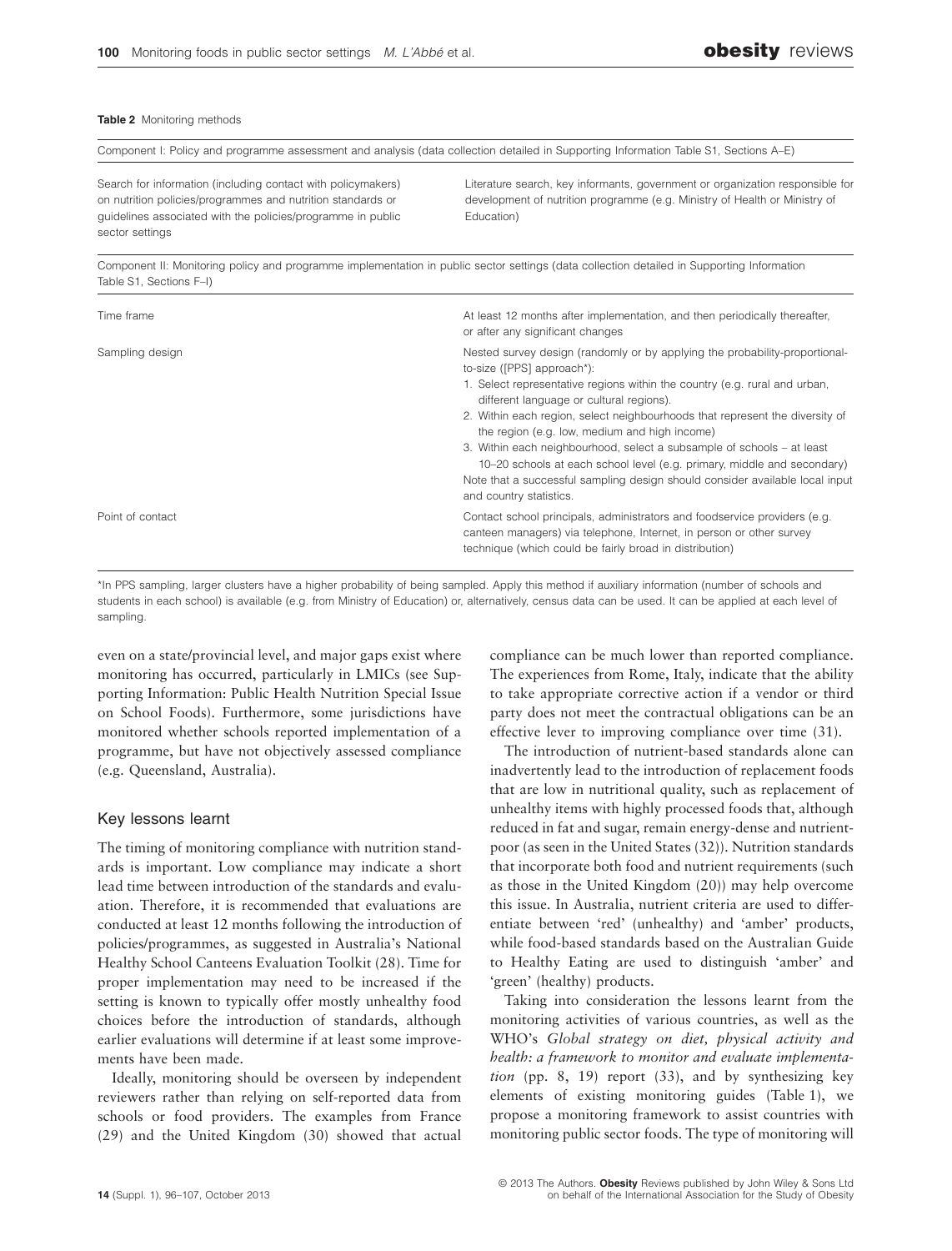depend on the policy/programme and the nutrition standards or voluntary guidelines that are in place. Therefore, it is likely that monitoring will vary somewhat by jurisdiction and the associated nutrients of public health concern. The framework also takes a global perspective as it can be used both by countries that have and have not established nutrition standards or guidelines or monitoring frameworks. The overall aim of this framework is to create a consistent and graded system (with progressively more detail, dependent on resource availability) for monitoring to allow comparisons within a jurisdiction over time and between jurisdictions, and ultimately improve the quality of foods in publicly funded institutions.

#### **Proposed monitoring framework and indicators**

The following steps are recommended for monitoring the foods sold or provided in publicly funded institutions and can be divided into two components. The purpose of component I is to describe the nutrition standards or guidelines that are in place to implement specific policies or programmes within these settings or sectors. The purpose of component II is to evaluate the nutritional quality of the foods and beverages sold or provided in these settings or sectors. For institutions that include both foods sold and provided, the evaluations could be conducted separately if needed (foods sold are evaluated separately from foods provided). The resulting data should inform the implementation of policies/programmes and monitoring systems in individual countries or regions. Table 3 provides details relative to 'minimal', 'expanded' and 'optimal' monitoring activities. Given the step-wise nature of the proposed framework, efforts can be undertaken to move towards 'optimal' levels of monitoring activities based on the resources and expertise within a given jurisdiction.

#### Component I: policy and programme assessment and analysis

This component involved a search for information on nutrition policies/programmes in place and associated nutrition standards or guidelines.

#### *Survey design*

Descriptions of food nutrition policies/programmes within a jurisdiction can be compiled by performing a literature search and gathering information from key informants and government departments (national and/or sub-national) or organizations responsible for the development of these policies/programmes (see Table 2).

The following information should be documented to describe the policy environment (see Supporting Information Table S1 for specifications). Note that some of the sections in component I may not be applicable to certain jurisdictions (for guidance on collecting applicable information, see Supporting Information Table S1: Guide to Completing Components I and II).

**1.** Nutrition policies/programmes: Identify nutrition policies/programmes that exist within the country (see Supporting Information Table S1, Section A). Ideally, a country should have nutrition policies/programmes for a variety of public settings at national or sub-national level. Of interest to school food environment assessments are policies and programmes related to provided foods (e.g. through school feeding programs) and sold foods (including within school canteens, exclusive pouring rights agreements with soft drink companies and vending machine availability). School policies on food on field trips and fundraising, food safety (e.g. access to free and safe drinking water, and staff training policies) and nutrition curricula are of additional interest for monitoring purposes.

**2.** Details of policy/programme: Identify the approach used for each policy/programme. Ideally, each policy/ programme should include nutrition standards, resources to guide implementation and a monitoring framework. Participation in the programme should be mandatory rather than voluntary (see Supporting Information Table S1, Section B). Also, it is important to identify whether the policy/programme applies to both foods provided and sold, or only to foods provided.

**3.** Nutrition standards: Identify the type of nutrition standards (or voluntary guidelines) used in the programme, if any (see Supporting Information Table S1, Section C). Ideally, a nutrition programme should include age-specific requirements, and both food group-based and nutrientbased programme standards.

• Food group-based standards: Describe the food group standards used in the programme, including the recommended *quantity* of food group servings and the recommended *quality* of foods within each food group and other food compositional criteria, as applicable (see Supporting Information Table S1, Section D). Describe also the basis of the food group standards (i.e. per serving or per 100 g). Ideally, the programme should base its food group standards on national food group guidelines and global or national nutrient intake recommendations (i.e. by converting nutrient intake recommendations to the appropriate proportions of food group servings).

(i) Foods to encourage and limit: Ideally, food group-based standards should be set for both 'healthy' foods, or foods to encourage, and 'unhealthy' foods or foods to limit. Foods to encourage would include fruits and vegetables, milk and alternatives, meat and alternatives, and grain products, while foods to limit would include foods that are high in calories, sugar, fat or salt.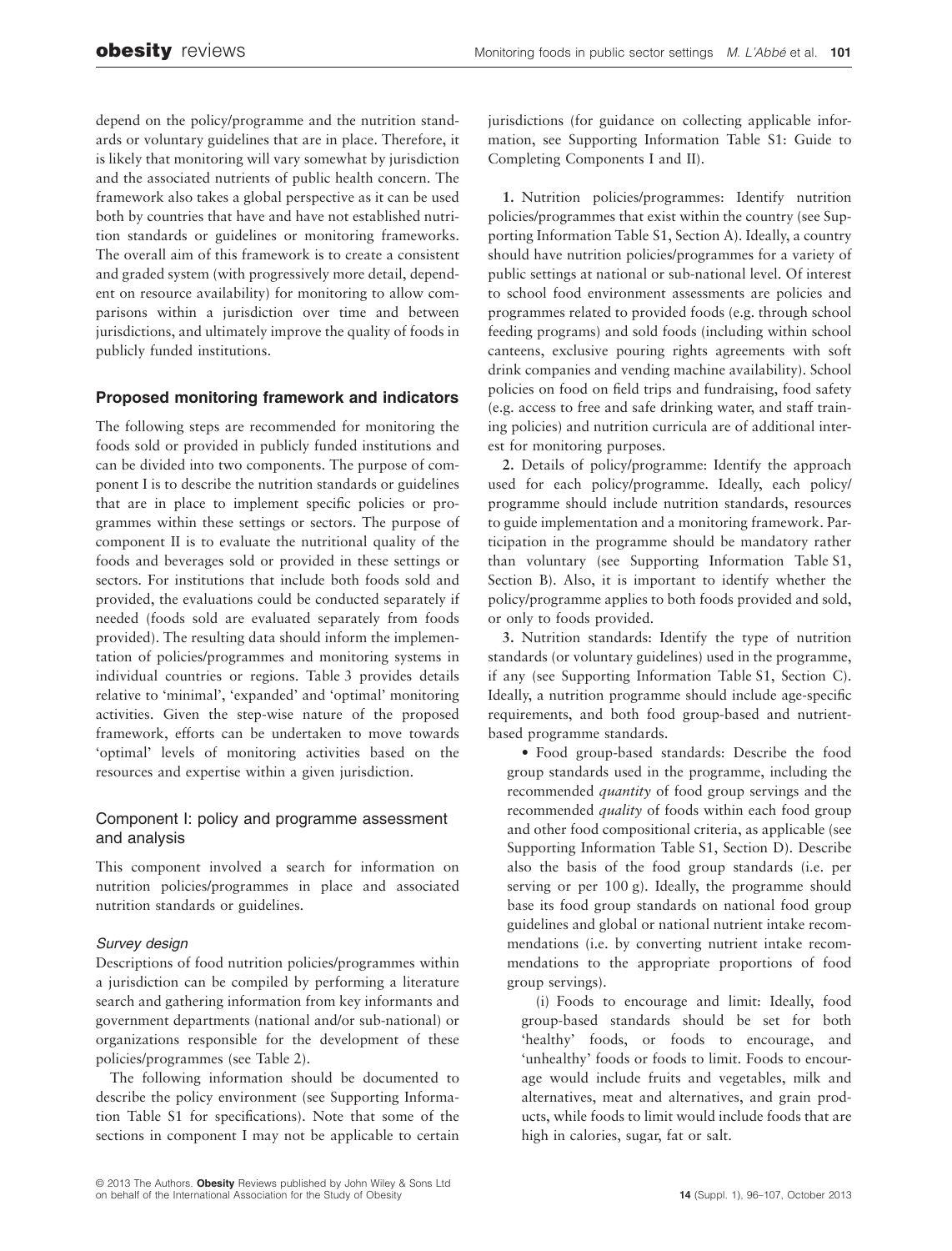**Table 3** Step-wise framework for monitoring foods provided or sold in public sector settings

|                    | 'Minimal' approach                                                                                                                                                                                                                                                                                                                                                     | 'Expanded' approach*                                                                                                                                                                                                                                                                                                                                                                                                                                                                                                                                                                                                                                                                                                                                                                                                                                                                                                                                                                                                                                       | 'Optimal' approach*                                                                                                                                                                                                                                                                                                                                                                                                                                                                                                                                                                                                                                                                                                                                                                                                                                                                                                                                                                                                                                                                                                                                                                              |
|--------------------|------------------------------------------------------------------------------------------------------------------------------------------------------------------------------------------------------------------------------------------------------------------------------------------------------------------------------------------------------------------------|------------------------------------------------------------------------------------------------------------------------------------------------------------------------------------------------------------------------------------------------------------------------------------------------------------------------------------------------------------------------------------------------------------------------------------------------------------------------------------------------------------------------------------------------------------------------------------------------------------------------------------------------------------------------------------------------------------------------------------------------------------------------------------------------------------------------------------------------------------------------------------------------------------------------------------------------------------------------------------------------------------------------------------------------------------|--------------------------------------------------------------------------------------------------------------------------------------------------------------------------------------------------------------------------------------------------------------------------------------------------------------------------------------------------------------------------------------------------------------------------------------------------------------------------------------------------------------------------------------------------------------------------------------------------------------------------------------------------------------------------------------------------------------------------------------------------------------------------------------------------------------------------------------------------------------------------------------------------------------------------------------------------------------------------------------------------------------------------------------------------------------------------------------------------------------------------------------------------------------------------------------------------|
| Indicators         | Jurisdictions with nutrition<br>standards/quidelines:<br>% of schools or other publicly<br>funded institutions that<br>implemented the policy or<br>programme (Supporting<br>Information Table S1,<br>Section H)<br>% of schools or other publicly<br>funded institutions complying<br>with the policy or programme<br>(Supporting Information<br>Table S1, Section H) | Jurisdictions with/without nutrition<br>standards/quidelines:<br>% of schools or other publicly funded<br>institutions that implemented the policy or<br>programme (Supporting Information<br>Table S1, Section H)<br>% of schools or other publicly funded<br>institutions complying with the policy or<br>programme (Supporting Information<br>Table S1, Section H)<br>% of foods provided and sold meeting food<br>group- or nutrient-based standards<br>(Supporting Information Table S1, Section I)<br>% of schools or other publicly funded<br>institutions meeting food group- or<br>nutrient-based standards (Supporting<br>Information Table S1, Section I)<br>Foods or standards most or least compliant<br>(Supporting Information Table S1, Section I)<br>• For food group-based standards, report on<br>a sub-set of either key foods to encourage<br>and/or key foods to limit (Supporting<br>Information Table S1, Section D)<br>• For nutrient-based standards, report on<br>key nutrients (Supporting Information<br>Table S1, Section E) | Jurisdictions with/without nutrition<br>standards/quidelines:<br>% of schools or other publicly funded institutions<br>that implemented the policy or programme<br>(Supporting Information Table S1, Section H)<br>% of schools or other publicly funded institutions<br>complying with the policy or programme (Supporting<br>Information Table S1, Section H)<br>% of foods provided and sold meeting food group-<br>and nutrient-based standards (Supporting<br>Information Table S1, Section I)<br>% of schools or other publicly funded institutions<br>meeting food group- and nutrient-based standards<br>(Supporting Information Table S1, Section I)<br>Foods or standards most or least compliant<br>(Supporting Information Table S1, Section I):<br>• For food group-based standards, report on both<br>foods to encourage and foods to limit (Supporting<br>Information Table S1, Section D)<br>• For nutrient-based standards, report on key<br>nutrients and other nutrients (Supporting<br>Information Table S1, Section E)<br>Qualitative assessment of food products relative to<br>food-based and/or nutrient-based standards<br>(Supporting Information Table S1, Section I) |
| Data source        | Self-reported from schools or<br>caterers via telephone or<br>internet                                                                                                                                                                                                                                                                                                 | Self-reported or<br>Third party review or<br>On-site visits                                                                                                                                                                                                                                                                                                                                                                                                                                                                                                                                                                                                                                                                                                                                                                                                                                                                                                                                                                                                | Third party review or<br>On-site visits                                                                                                                                                                                                                                                                                                                                                                                                                                                                                                                                                                                                                                                                                                                                                                                                                                                                                                                                                                                                                                                                                                                                                          |
| Settings           | Schools only (primary and<br>secondary)                                                                                                                                                                                                                                                                                                                                | Schools, day cares and/or preschools                                                                                                                                                                                                                                                                                                                                                                                                                                                                                                                                                                                                                                                                                                                                                                                                                                                                                                                                                                                                                       | Schools, day cares and/or preschools<br>Other public sector settings such as hospitals,<br>workplaces, universities and prisons (see Table 4)                                                                                                                                                                                                                                                                                                                                                                                                                                                                                                                                                                                                                                                                                                                                                                                                                                                                                                                                                                                                                                                    |
| Sampling<br>method | Collect data for the most<br>representative locations/sites                                                                                                                                                                                                                                                                                                            | Collect data for representative locations/sites<br>in an increased number of geographical<br>areas                                                                                                                                                                                                                                                                                                                                                                                                                                                                                                                                                                                                                                                                                                                                                                                                                                                                                                                                                         | Collect data at multiple representative locations/sites<br>across a broad range of geographically and<br>socioeconomically diverse areas (see Table 2 for<br>guidance)                                                                                                                                                                                                                                                                                                                                                                                                                                                                                                                                                                                                                                                                                                                                                                                                                                                                                                                                                                                                                           |

\*Jurisdictions without nutrition standards or guidelines may still use the expanded or optimal approach by assessing the nutritional quality of foods relative to the standards of a similar jurisdiction or other authoritative body or other appropriate standards used for defining 'healthy'.

(ii) Proposed benchmarks: Regarding programmes serving one meal per day, the foods served or at least the menus planned should provide at least one-third of the national recommended number of food guide servings for core food groups and adjusted accordingly if snacks are provided. This is based on the assumption that people generally eat three meals per day. Therefore, if a programme serves two meals per day, the foods served should be providing at least two-thirds of the recommended number of servings.

(iii) Absence of food group-based standards: If the country does not have food group-based standards, they should consider the development of such standards using the WHO/Food and Agriculture Organization (FAO) 1998 report, Preparation and Use of Food-Based Dietary Guidelines, as a guide (pp. 30–39) (34). Note that several technical reports were written after this document that are specific to certain jurisdictions (35).

• Nutrient-based standards: Describe the nutrient standards used in the programme, including the minimum and maximum levels set for each nutrient as well as any differences in nutrient levels within or between food groups, if applicable (see Supporting Information Table S1, Section E). Ideally, a nutrientbased programme globally (and nationally) should use a standardized approach to setting 'healthy' levels for nutrients (e.g. the amount of sodium that is used to include or exclude foods from being sold) and deciding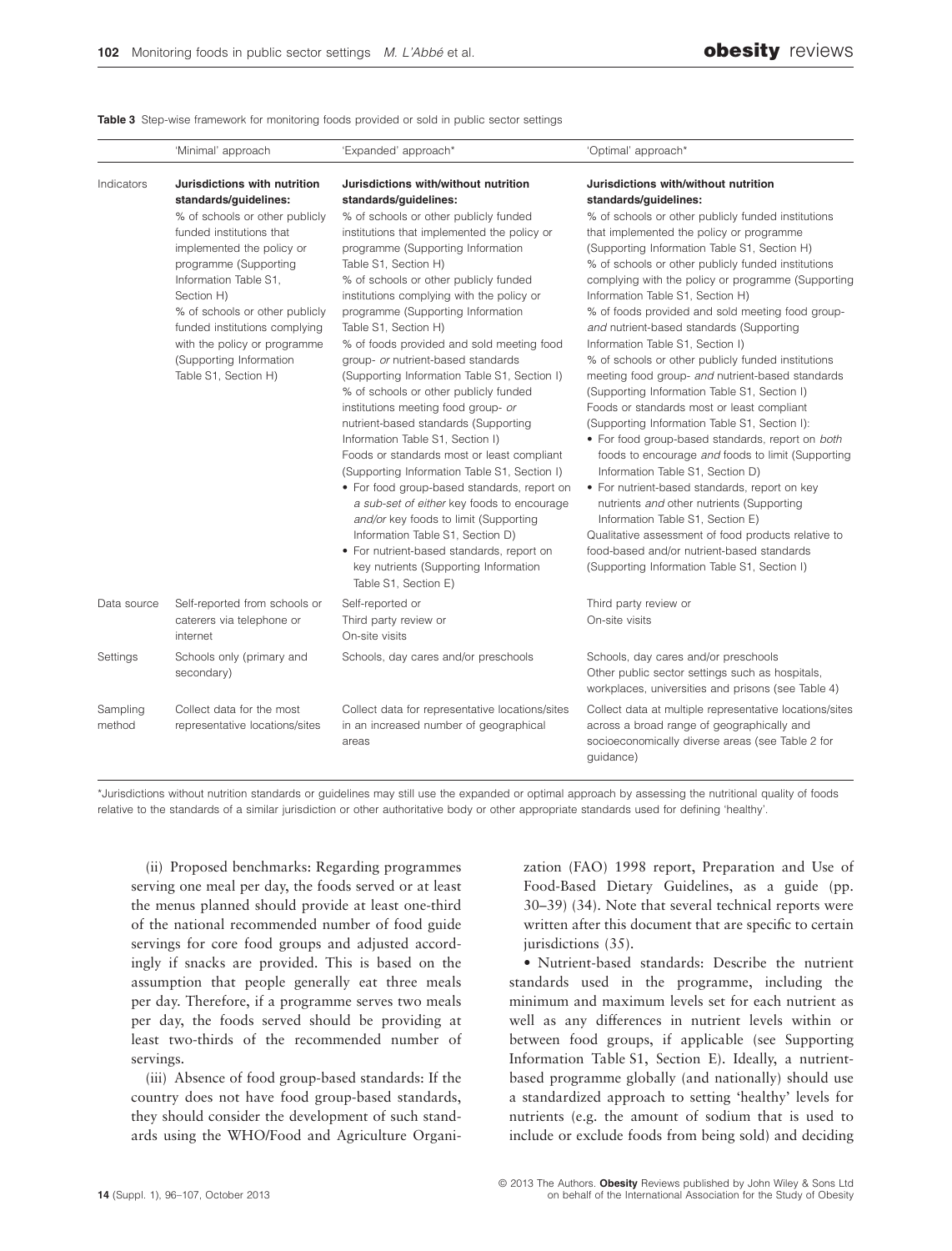on a standardized process to set them, although there will be regional differences in key nutrients of concern.

(i) Key nutrients to monitor include energy, total fat, saturated fat, sodium, (total or added) sugars and important micronutrients (e.g. in countries with a high prevalence of deficiencies).

(ii) Proposed benchmarks: Similar to the proposed benchmarks for food group-based standards, for programmes serving one meal per day, the foods served or at least the menus planned should provide at least one-third of the national recommended intakes and less than one-third of the upper level, appropriate to the age group.

(iii) Absence of nutrient-based standards: In the absence of global or national standards, levels such as those recommended by the UK Government in the School Food Trust's Guide could be adopted: *A guide to introducing the Government's food-based and nutrient-based standards for school lunches* (36). At a global level, nutritional requirements as established by the WHO in collaboration with the FAO of the United Nations should be used as a basis for evaluating such standards (35).

#### Component II: monitoring policy and programme implementation

#### *Survey design*

It is recommended that the quality of the food environment is measured against the jurisdiction's nutrition standards (or voluntary guidelines). If nutrition standards/guidelines are not available, the nutritional quality of foods can be compared with standards from a similar jurisdiction, other authoritative body or other appropriate standards used for defining 'healthy' foods and beverages. Ideally, the evaluation should be conducted at least 12 months after implementation using a third party review, which may include government agencies or other organizations. These evaluations should be conducted periodically thereafter to allow adjustment of the policy/programme over time, or after any significant changes occur in the food environment or to the policy/programme itself. Furthermore, administrative data quantifying the number or proportion of the population that is participating in, or complying with the policy/ programme, should be collected on a regular basis.

For monitoring of school food environments, as the number of schools in a country is likely very large, a representative sample of schools should be selected based on a random or proportionate-to-size nested survey design to ensure representation of the population (see Table 2 for details). The choice of sampling frame should consider available local input and country statistics. Information on compliance and menu offerings may be collected from principals, administrators and/or foodservice providers via telephone, Internet, in person or other survey techniques. Evaluations of foods actually provided or sold can be evaluated through on-site visits of a representative number of schools, as described in the survey design (see Table 2).

Evaluations of the food environment should document the following information (see Supporting Information Table S1 for specifications):

**1.** Status of monitoring: Ideally, each policy/programme should have its own monitoring framework with monitoring data available (see Supporting Information Table S1, Section F).

**2.** Details of monitoring data: The monitoring data available should ideally have sampled a representative portion of the population using a third party review.

• Overview of available monitoring data: Sources and types of monitoring data should be compiled. This will aid in the selection of the most relevant data or synthesizing multiple sources of complementary data (see Supporting Information Table S1, Section G).

• Minimal data: The data should quantify the number or proportion of the population that is participating in, or complying with the programme (i.e. number and percentage of participating sites and number and percentage of individuals attending the schools participating in or complying with the programme standards). This is particularly important where participation is voluntary (see Supporting Information Table S1, Section H).

• Recommended data ('expanded' and 'optimal' approaches): A more detailed monitoring system should also assess the nutritional quality of foods using both: (i) *food group*-based assessments and (ii) *nutrient*-based assessments. Ideally, this should be measured relative to the nutrition standards used by the jurisdiction (or relative to a similar jurisdiction or other appropriate standards). An assessment can include both quantitative components and qualitative aspects where appropriate. Recommended monitoring should be based on the foods planned (e.g. menus) or based on the actual foods that were provided or sold. Financial and logistical constraints often limit the feasibility of assessing the latter. Further considerations are detailed below (see Supporting Information Table S1, Section I).

**3.** Details regarding assessment of the nutritional quality of foods: This assessment may be carried out in various ways. One of the ways assessments may differ is whether they are relative or not relative to nutrition standards or guidelines (see Supporting Information Table S1, Section G). The literature review showed Manitoba, Canada, as an example of a jurisdiction that assessed the nutritional quality of foods, not relative to any standards, but by reporting on the top 10 foods sold (37). Assessments may also differ by reporting quantitative and/or qualitative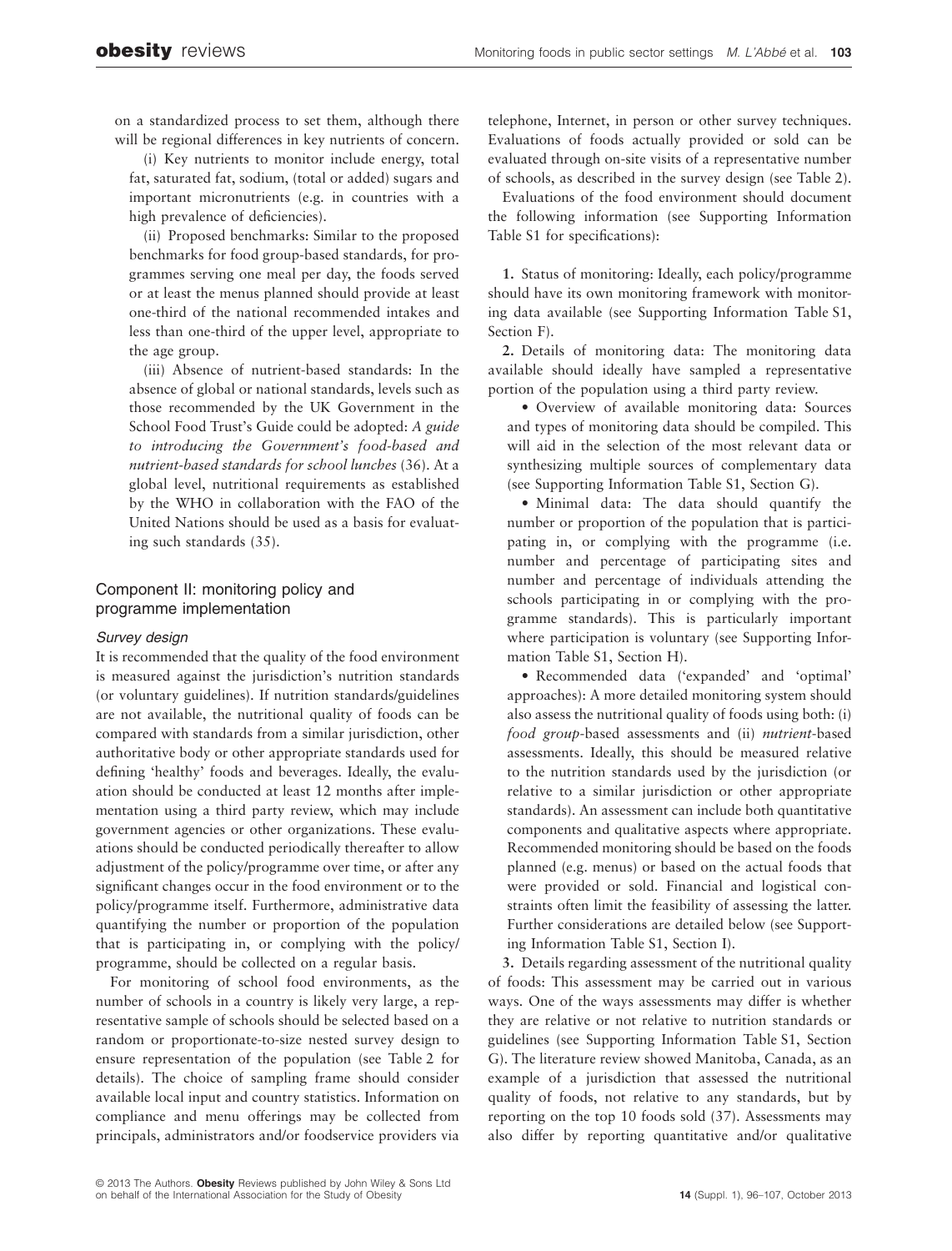information (see Supporting Information Table S1, Section I). *Quantitative assessments* are preferred and may include the proportion of foods meeting nutrition standards, the proportion of schools meeting standards and/or provide details concerning the foods or standards most or least compliant. *Qualitative assessments* may describe the food environment based on interviews with those in the environment (e.g. school pupils or canteen managers) or based on third party inspections. Lastly, assessments may be based on the foods planned (i.e. menu analysis from several meal cycles) or based on the actual foods provided or sold.

#### **Discussion**

Much of the extant public sector monitoring of food provision has been insufficient and inconsistent, and the methods used do not facilitate global monitoring. The aim of such a global monitoring programme is to contribute to improved nutritional quality of foods provided and sold in public sector settings by raising awareness of key issues in individual jurisdictions and comparing jurisdictions across time and place. This paper has proposed a step-wise monitoring framework for assessing food environments in public sector settings, using schools as a case study. Data collection and evaluation is performed in two components: (i) (policy/programme analysis) compiling information on existing nutrition standards/guidelines within settings/ sectors and (ii) evaluation of the nutritional quality of foods provided and/or sold in publicly funded institutions. Table 4 discusses key considerations in adapting the proposed monitoring framework for use in other public sector settings, including day-care centres, universities, hospitals, workplaces and prisons. Several notable public sector nutrition policies or recommendations exist, including the U.S. Centres for Disease Control's Workplace Health Promotion Nutrition policies (38), federal government food procurement standards (22), and the WHO's Prisons and Health: Nutrition recommendations (39).

The public sector is controlled by local, state/provincial or national governments, and public sector activities are generally funded through tax revenues. Therefore, public and political support will be required to successfully implement any public sector monitoring programme. A key feature that will influence public support in a given jurisdiction is the population served by the institution. Public support seems high for policies/programmes supporting healthy eating for children in Australia (40–42), the United Kingdom (43) and Europe (44,45), although regulations may be less supported than health promotion interventions for children or providing information for adults (46). The general public is more likely to attribute children's obesity to external factors compared to adult or senior citizens, for whom they are more likely to attribute obesity to internal factors (e.g. eating too much) (47). Therefore, public

| Factor                                                                      | School                                                                                                                                                                                                           | Day care or preschool                                                                       | University                                                                                                                                                                                                   | Hospital                                                                                                                                                                           | Workplace                                                                                                                                     | Prison                                                                                     |
|-----------------------------------------------------------------------------|------------------------------------------------------------------------------------------------------------------------------------------------------------------------------------------------------------------|---------------------------------------------------------------------------------------------|--------------------------------------------------------------------------------------------------------------------------------------------------------------------------------------------------------------|------------------------------------------------------------------------------------------------------------------------------------------------------------------------------------|-----------------------------------------------------------------------------------------------------------------------------------------------|--------------------------------------------------------------------------------------------|
| Population served                                                           | Children                                                                                                                                                                                                         | Infants and children                                                                        | Adults/young adults                                                                                                                                                                                          | Patients                                                                                                                                                                           | Government<br>employees                                                                                                                       | Inmates                                                                                    |
| food or nutrition policy<br>develop or implement<br>ikely political will to | tigh                                                                                                                                                                                                             | High                                                                                        | Low                                                                                                                                                                                                          | Medium                                                                                                                                                                             | $Low - Medium$                                                                                                                                | Lowest                                                                                     |
| monitoring                                                                  | Possible partnerships for Local health departments,<br>parent committees                                                                                                                                         | departments, parent<br>Local health<br>committees                                           | workplace health committees,<br>Staff unions, student unions,<br>insurance companies                                                                                                                         | Staff unions, workplace health<br>committees, insurance<br>companies                                                                                                               | committees, insurance<br>workplace health<br>Staff unions,<br>companies                                                                       | On-site medical staff                                                                      |
| <b>Stakeholders</b>                                                         | and school staff, foodservice<br>Students, parents, teachers<br>with contracts for exclusive<br>boards, ministries of health<br>providers, caterers, school<br>or education, companies<br>pouring/vending rights | Children, parents, staff,<br>foodservice providers,<br>ministries of health or<br>education | Foodservice providers, students,<br>ministries of health or education,<br>exclusive pouring/vending rights<br>campus, campus housing staff,<br>companies with contracts for<br>staff, retail food outlets on | food outlets, patients, hospital<br>Foodservice providers, retail<br>staff, visitors, ministries of<br>health, companies with<br>contracts for exclusive<br>pouring/vending rights | providers, companies<br>rights, ministries of<br>Staff, foodservice<br>with contracts for<br>pouring/vending<br>health or labour<br>exclusive | foodservice providers,<br>ministries of health or<br>Inmates, prison staff,<br>corrections |

**Table 4** Key factors to consider in adapting the school food environment monitoring framework to other public sector settings

school food

the

Table 4 Key factors to consider in adapting

environment monitoring framework to other public sector settings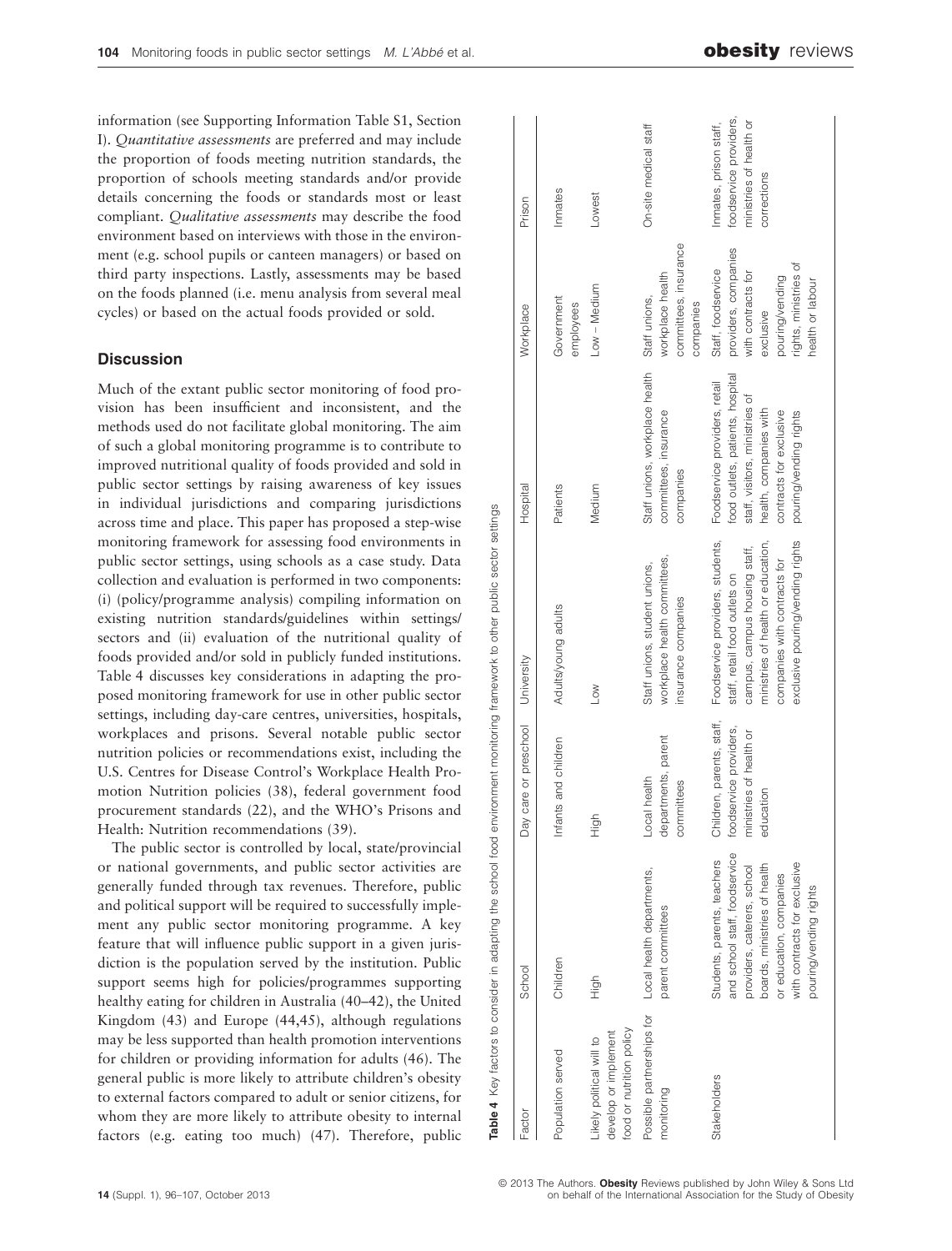support might be greatest for nutrition policy/programme implementation and monitoring in public sector settings that serve children (e.g. schools and day cares) relative to settings that serve adults. Among adults, public support for nutrition policy/programme monitoring and implementation may also vary based on population served. For example, public support may be higher for nutrition policies at hospitals than at prisons, based on public opinion about the populations served by each institution.

In some countries, assessing the implementation of, or adherence to, nutrition standards presents a considerable challenge. For example, in Canada, the nature of food services varies within provinces and school districts, and many smaller private caterers do not have the resources or food composition data to assess compliance with the standards. Monitoring is also likely to be difficult in jurisdictions where food is not centrally provided by schools. In these settings, the ad hoc nature of school food provision, which may be provided by small independent businesses, would be more difficult to assess.

While low- and high-income countries may differ substantially in their absolute financial capacity to implement and monitor nutrition policies/programmes, their relative capacity (i.e. the extent to which nutrition policy/ programme implementation and monitoring competes with other policy/programme priorities) may be similar. Because nutrition policies/programmes will compete with other priorities, organizations interested in implementing or monitoring nutrition policies/programmes in public sector settings should engage in networking with some of the possible partnerships for monitoring identified in Table 4. For example, health insurance companies may be interested in working to monitor nutrition environments in workplaces and hospitals, given that nutrition environments influence the diet, health and potentially long-term healthcare utilization of the populations served. Indeed, large health insurance companies including Bupa (United Kingdom) (48) and Kaiser Permanente (United States) (49) have developed workplace nutrition programs to improve nutrition environments. In Ontario, Canada, a regional public health department developed a toolkit for employers to implement and monitor healthy eating environments in their workplaces (50); such a programme could be adopted by both public and private sector workplaces. For schools, local public health departments may be interested in partnering with school boards to create, implement and monitor nutrition policies/programmes in day cares and schools. In an era of cost-containment and competing priorities, it is essential to make use of possible or existing partnerships or networks for action.

Finally, increasing public support for public sector nutrition policies/programmes funded through tax revenue will be crucial for moving this field forward. It has been argued that an increase in support for obesity prevention (particularly nutrition policies/programmes) may require reframing obesity as caloric overconsumption (which itself is a logical response to 'obesogenic' food environments) (51), and presenting the public with evidence on the external influences on obesity (52). Employing the stages identified in the International Obesity Task Force's framework for evidence-based obesity prevention (53) may facilitate increased public support for public sector nutrition policies/programmes and monitoring.

#### **Acknowledgements**

The Rockefeller Foundation kindly supported the work of INFORMAS by hosting the first formal meeting of INFORMAS at the Rockefeller Foundation Bellagio Centre, Italy from 19 to 23 November 2012. The following organizations provided funding support for the travel of participants to Italy for this meeting and the preparation of background research papers: The Rockefeller Foundation, International Obesity Taskforce, University of Auckland, Deakin University, The George Institute, University of Sydney, Queensland University of Technology, University of Oxford, University of Pennsylvania Perelman School of Medicine, World Cancer Research Fund International, University of Toronto and The Australian National University. The authors would like to thank Francesco Branca and Godfrey Xuereb from the World Health Organization, and Janice Albert from the Food and Agriculture Organization for their participation in the first formal meeting of INFORMAS, and for their input into this paper. The Faculty of Health at Deakin University kindly supported the costs for open access availability of this paper, and the Australian National Health and Medical Research Council Centre for Research Excellence in Obesity Policy and Food Systems (APP1041020) supported the coordination and finalizing of INFORMAS manuscripts.

#### **Conflicts of interest**

Bruce Neal is the Chair of the Australian Division of World Action on Salt and Health (2007–present), was a Member of the Pepsico Global Scientific Advisory Board (2010– 2012), was the Independent Adjudicator for the Australian Responsible Marketing to Children's Initiative (2009– 2010) and holds funding from the Australian Food and Grocery Council as part of a National Health and Medical Research Council of Australia Partnership project (2010– 2014). The other authors declare that they have no competing interests.

#### **Supporting information**

Additional Supporting Information may be found in the online version of this article, http://dx.doi.org/10.1111/ obr.12079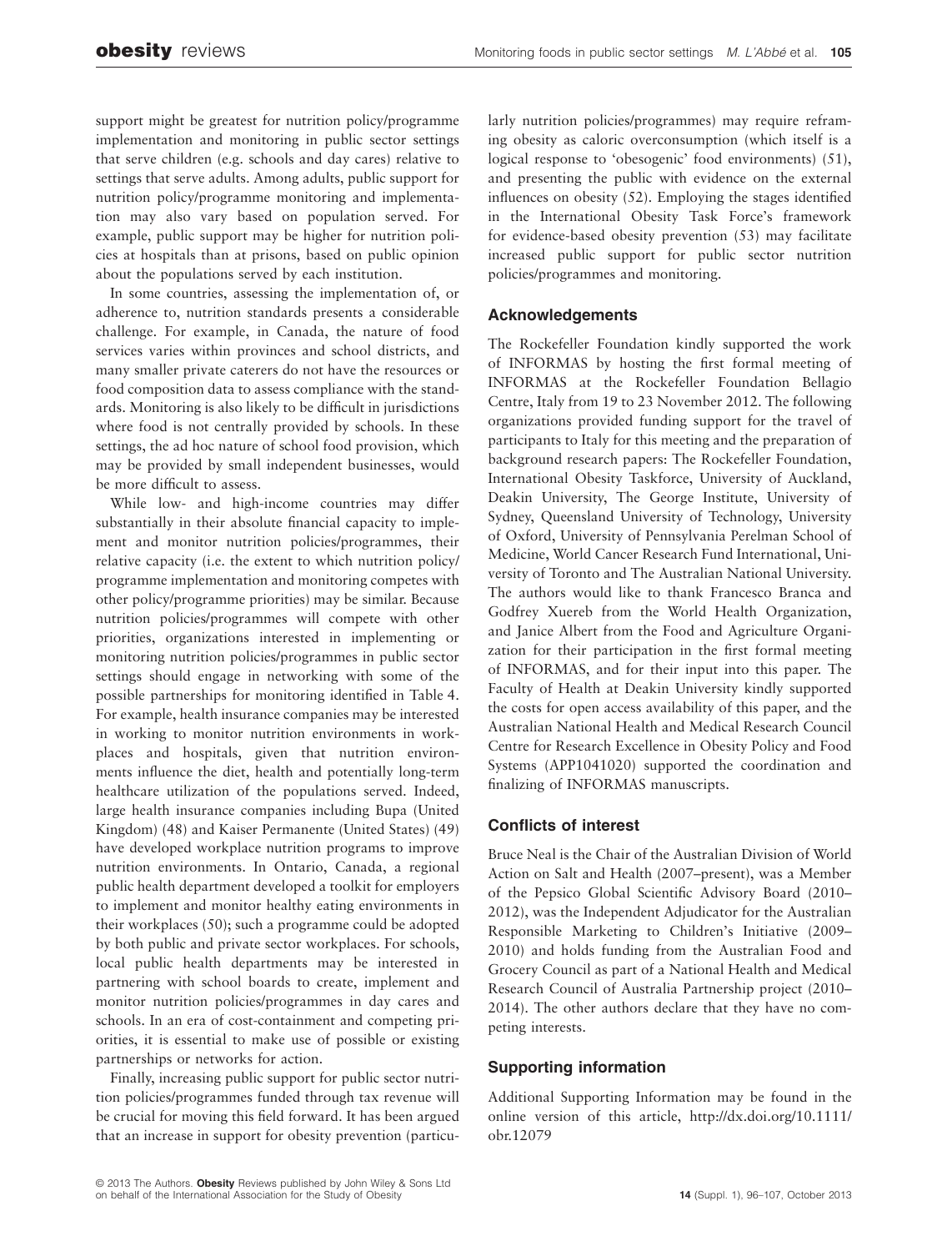**Table S1.** Guided approach to monitoring the foods provided or sold in publicly funded institutions.

**Appendix S1.** Details of previous monitoring activities of school food programs.

#### **References**

1. World Health Organization. Food and nutrition policy for schools: a tool for the development of school nutrition programmes in the European Region. 2006. 8.

2. McDonald CM, Karamlou T, Wengle JG, Gibson J, McCrindle BW. Nutrition and exercise environment available to outpatients, visitors, and staff in Children's hospitals in Canada and the United States. *Arch Pediatr Adolesc Med* 2006; **160**: 900–905.

3. Lesser LI, Hunnes DE, Reyes P *et al*. Assessment of food offerings and marketing strategies in the food-service venues at California Children's Hospitals. *Acad Pediatr* 2012; **12**: 62– 67.

4. Lawrence S, Boyle M, Craypo L, Samuels S. The food and beverage vending environment in health care facilities participating in the Healthy Eating, Active Communities Program. *Pediatrics* 2009; **123**: S287–S292.

5. Kelly B, Flood VM, Bicego C, Yeatman H. Derailing healthy choices: an audit of vending machines at train stations in NSW. *Health Promot J Austr* 2012; **23**: 73–75.

6. Centers for Disease Control and Prevention. IMMPaCt: international micronutrient malnutrition prevention and control program. CDC; 2010; [WWW document]. URL: http:// www.cdc.gov/immpact/micronutrients/index.html (accessed 13 February 2013).

7. Centers for Disease Control and Prevention. Under pressure: strategies for sodium reduction in the school environment. CDC; 2011; [WWW document]. URL: http://www.cdc.gov/salt/pdfs/ sodium\_reduction\_in\_schools.pdf (cited 2013, accessed 13 February 2013).

8. Schwalfenberg GK, Genuis SJ, Hiltz MN. Addressing vitamin D deficiency in Canada: a public health innovation whose time has come. *Public Health* 2010; **124**: 350–359.

9. World Health Organization. Global strategy on diet, physical activity and health. World Health Organization: Geneva, 2004.

10. Beaglehole R, Bonita R, Horton R *et al*. Priority actions for the non-communicable disease crisis. *Lancet* 2011; **377**: 1438– 1447.

11. Swinburn B, Sacks G, Vandevijvere S *et al*. International Network for Food and Obesity/non-communicable diseases Research, Monitoring and Action Support (INFORMAS): overview and key principles. *Obes Rev* 2013; **14** (Suppl. 1): 1–12.

12. Rojas A, Valley W, Mansfield B, Orrego E, Chapman GE, Harlap Y. Toward food system sustainability through school food system change: think & eatgreen at school and the making of a community-university research alliance. *Sustainability* 2011; **3**: 763–788.

13. Quaye W, Essegbey G, Frempong G, Ruivenkamp G. Understanding the concept of food sovereignty using the Ghana School Feeding Programme (GSFP). *Int Rev Sociol* 2010; **20**: 427–444.

14. Nowak AJ, Kolouch G, Schneyer L, Roberts KH. Building food literacy and positive relationships with healthy food in children through school gardens. *Child Obes* 2012; **8**: 392–395.

15. Jaenke RL, Collins CE, Morgan PJ, Lubans DR, Saunders KL, Warren JM. The impact of a school garden and cooking program on boys' and girls' fruit and vegetable preferences, taste rating, and intake. *Health Educ Behav* 2012; **39**: 131–141.

16. Smith D, Cummins S, Clark C, Stansfeld S. Does the local food environment around schools affect diet? Longitudinal associations in adolescents attending secondary schools in East London. *BMC Public Health* 2013; **70**.

17. Silveira BM, Kliemann N, Silva DP, Colussi CF, Proença RPC. Availability and price of food products with and without trans fatty acids in food stores around elementary schools in low- and medium-income neighborhoods. *Ecol Food Nutr* 2013; **52**: 63–75. 18. Kelly B, King L, Baur L *et al*. Monitoring food and nonalcoholic beverage promotions to children. *Obes Rev* 2013; **14** (Suppl. 1): 59–69.

19. Ni Mhurchu C, Vandevijvere S, Waterlander WE *et al*. Monitoring the availability of healthy and unhealthy foods and nonalcoholic beverages in community and consumer retail food environments globally. *Obes Rev* 2013; **14** (Suppl. 1): 108–119. 20. Harper C, Wells L. School meal provision in England and

other Western countries: a review. School Food Trust; 2007.

21. O'Toole TP, Anderson S, Miller C *et al*. Nutrition services and foods and beverages available at school: results from the School Health Policies and Programs Study 2006. *J Sch Health* 2007; **77**: 500–521.

22. Centers for Disease Control and Prevention. Improving the food environment through nutrition standards: a guide for government procurement. U.S. Department of Health and Human Services, Centers for Disease Control and Prevention, National Center for Chronic Disease Prevention and Health Promotion, Division for Heart Disease and Stroke Prevention; February 2011. 23. Institute of Medicine (U.S.), Committee on Prevention of Obesity in Children and Youth. In Koplan J, Liverman CT, Kraak VI, editors. *Preventing Childhood Obesity: Health in the Balance*. National Academies Press: Washington, DC: National Academies Press, 2005.

24. Petruso Te. Food and nutrition policy for schools: a tool for the development of school nutrition programmes in the European region. World Health Organization Regional Office for Europe: Copenhagen, 2006.

25. World Health Organization. Nutrition-Friendly Schools Initiative (NFSI). 2012. [WWW document]. URL http://www .who.int/nutrition/topics/nutrition\_friendly\_schools\_initiative/en/ index.html (accessed 20 February 2013).

26. Taylor JP, McKenna ML, Butler GP. Monitoring and evaluating school nutrition and physical activity policies. *Can J Public Health* 2010; **101**(Suppl. 2): S24–S27.

27. United States Department of Agriculture Food and Nutrition Services. Nutrition Standards for School Meals; 2012. [WWW document]. URL http://www.fns.usda.gov/cnd/ governance/legislation/nutritionstandards.htm (accessed 10 August 2012).

28. Australian Government Department of Health and Ageing. National healthy school canteens evaluation toolkit. Commonwealth of Australia; 2010.

29. Dubuisson C, Lioret S, Calamassi-Tran G, Volatier JL, Lafay L. School meals in French secondary state schools with regard to the national recommendations. *Br J Nutr* 2009; **102**: 293–301.

30. Haroun D, Harper C, Pearce J, Wood L, Sharp L, Poulter J. Primary School Food Survey 2009. Sheffield: School Food Trust; 2009 revised 2012.

31. Liquori T, Associates La. Rome, Italy: a model in public food procurement. What can the United States learn? Briefing Paper. 2006.

32. Woodward-Lopez G, Gosliner W, Samuels SE, Craypo C, Kao J, Crawford PB. Lessons learned from evaluations of California's statewide school nutrition standards (vol 100, pg 2137, 2010). *Am J Public Health* 2011; **101**: 1816.